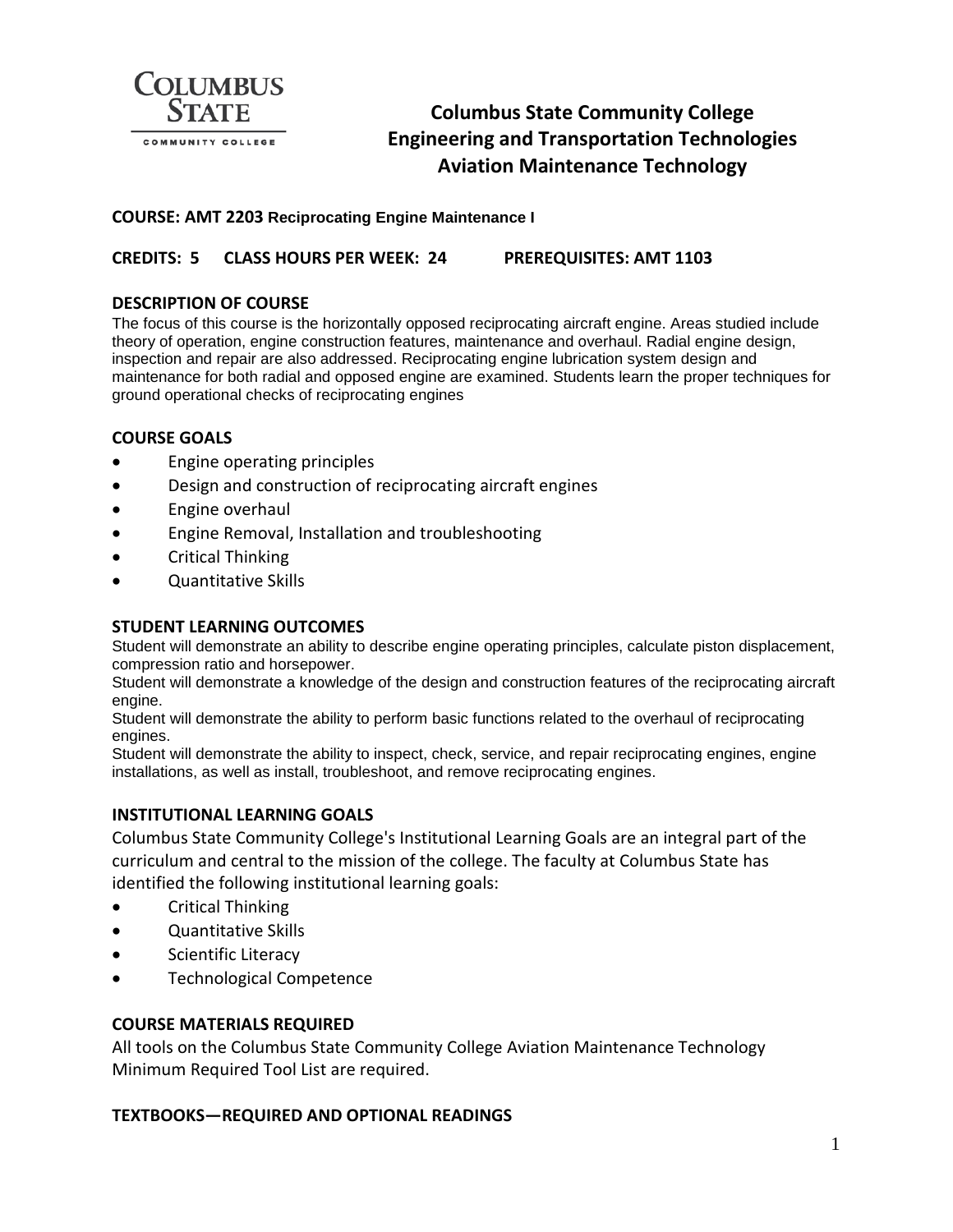FAA-H-8083-32 Airframe and Powerplant Mechanics Powerplant Handbook

# **AVIATION MAINTENANCE TECHNOLOGY SYLLABUS STATEMENTS**

Aviation Maintenance Technology required College Syllabus Statements on **Assessment**, **Participation and Safety**, and **Attendance** can be found at

<http://www.cscc.edu/academics/departments/aviation-maintenance/requirements.shtml> or on the College website –Search 'Aviation'; click on 'Aviation Maintenance'; click on 'Requirements' tab.

# **SPECIAL COURSE REQUIREMENTS**

Part 147 Para 147.21 (d) (3) and 147.31 (b) state that tests must be given in all subject areas and that the tests given must all be passed.

As students progress through the program, they will be given subject area tests relative to the course subject areas. Students must demonstrate a 70% minimum passing score on every subject test. If a subject area test is failed, the student will be given additional opportunities to pass the subject test. All subject tests must be passed before a certificate of program completion can be issued.

FAA Subject Are Test for this course: IV-A: Reciprocating Engines V-K: Lubrication Systems

To be awarded a Certificate of Program Completion, in addition to subject area testing, the student must also:

Successfully pass each course required for the certificate. Requirements for passing each course include:

A 70% average evaluation for graded course elements. Instructors determine the weights of course grading.

Successful completion of all required laboratory requirements of the course.

Attendance in compliance with the attendance policy.

Students can pass a course with a grade of "D", however students must have a minimum overall Grade Point Average of 2.0 (out a possible 4.0) to be awarded a certificate of completion. Courses can be repeated to improve grades.

| Grade Area        | Weight | Percentage | Lab Project                | Pass | Fail |
|-------------------|--------|------------|----------------------------|------|------|
|                   |        | Earned     |                            |      |      |
| <b>Unit Tests</b> | 40%    |            | Overhaul Engine            |      |      |
| Quiz              | 10%    |            | <b>Lubrication Systems</b> |      |      |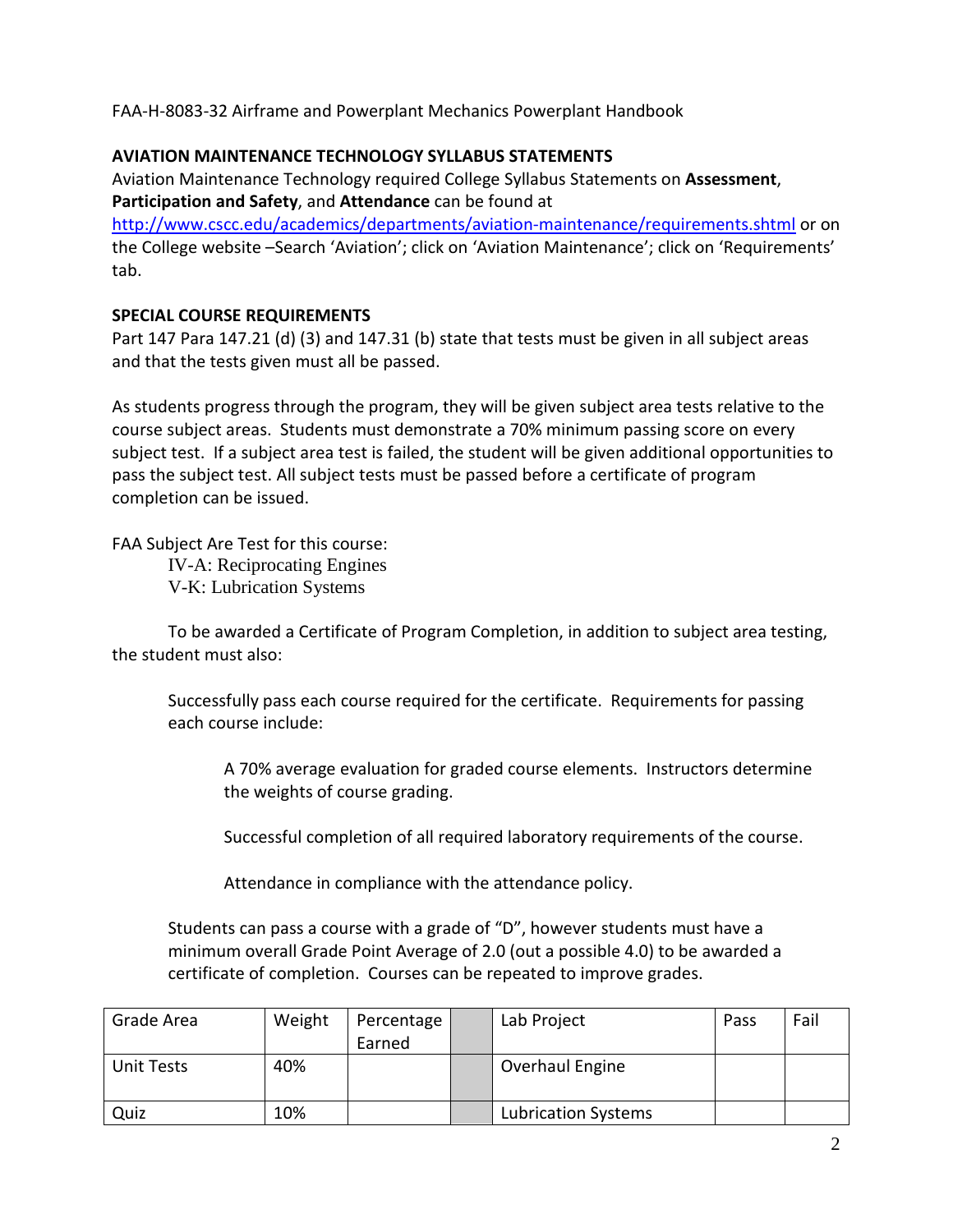| Final               | 20%  |  | <b>Engine Operational Checks</b> |  |
|---------------------|------|--|----------------------------------|--|
| Participation &     | 10%  |  | <b>Engine Troubleshooting</b>    |  |
| Safety              |      |  |                                  |  |
| Other               | 20%  |  |                                  |  |
| Total               | 100% |  |                                  |  |
| Course Letter Grade |      |  |                                  |  |

Student Resources, Rights, and Responsibilities: Columbus State Community College required College Syllabus Statements on College Policies and Student Support Services can be found at [https://www.cscc.edu/academics/syllabus.shtml.](https://www.cscc.edu/academics/syllabus.shtml)